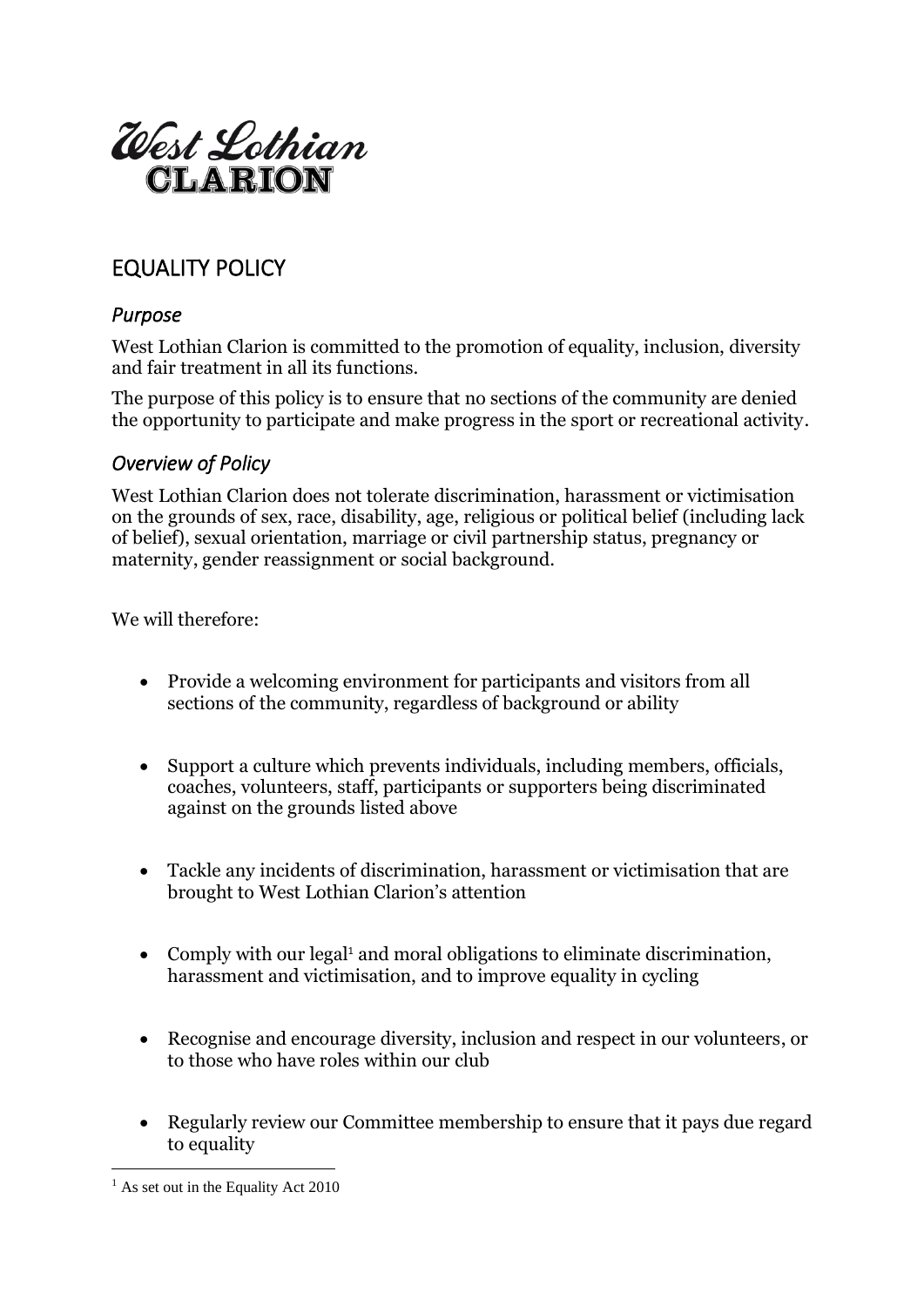- Take steps wherever possible to increase the proportion of participants (including athletes, members, officials, coaches and volunteers) from underrepresented groups, including through the use of positive action where appropriate
- Appoint a Welfare Officer on the Club Committee who is responsible for overseeing, implementing and monitoring this equality policy, ensuring members are aware of this point of contact in case of any concerns that the policy has been breached
- We will always provide male and female race categories, and offer equal value of prizes where they are offered.
- Review the policy in line with any legislation change or after every 3 years

## *Equality Policy*

West Lothian Clarion has adopted the principles of the Scottish Cycling Equality Policy which can be found here:

<https://www.britishcycling.org.uk/scotland/article/20180405-sc-about-Equality-0>

#### *Transgender / Transsexual members or competitors*

The terms 'transgender person' or 'trans person' are umbrella terms to cover a number of specific terms such as transsexual men, transsexual women, intersex people, androgyne and polygender people, cross-dressing and transvestite people.

West Lothian Clarion supports all aspects of equality, and aims to provide an inclusive culture for all of our training, club runs and other activities. We welcome transgender persons to participate in all club activities without any discrimination.

The Sports Council Equality Group's guidance for national governing bodies on transsexual people and competitive sport states that competition or competitive sport refers to activity where the result (winning or losing) has a meaningful outcome.

Where West Lothian Clarion is running a competitive event, we aim to continue to promote equality, but recognize that guidance is useful with respect to transgender participants. Should the competitive event be run in conjunction with a governing body (such as Scottish Cycling), then the policies of the governing body will be adopted, should they exist.